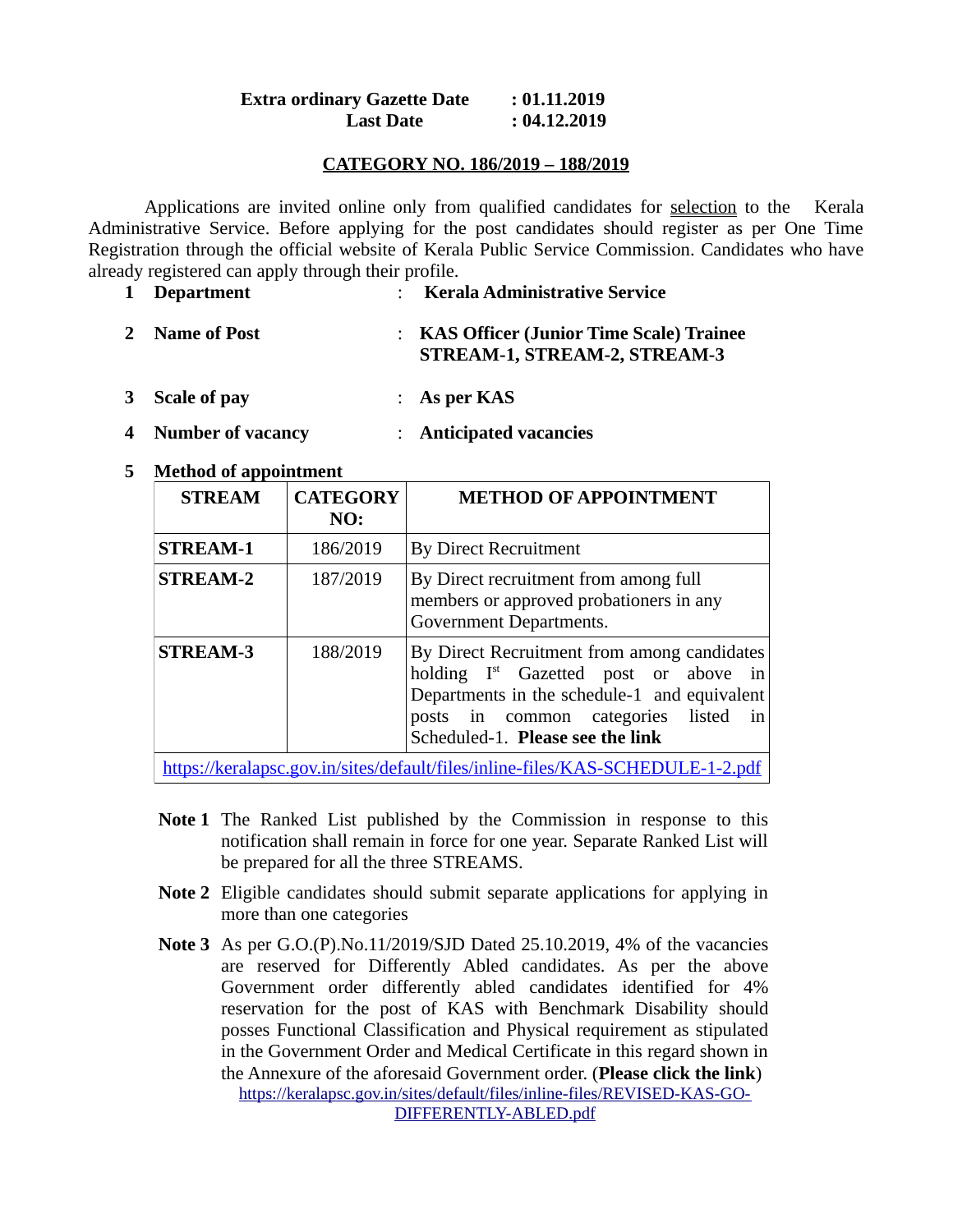# 6. **Age : STREAM-1**

21-32. Candidates who have born in between 02.01.1987 and 01.01.1998 (both dates are included) are eligible to apply for this post. Changes are allowable to the above dates, to the eligible reserved categories for age relaxation.

# **STREAM - 2**

21-40. Candidates who have born in between 02.01.1979 and 01.01.1998 (both dates are included) are eligible to apply for this post. Changes are allowable to the above dates, to the eligible reserved categories for age relaxation.

# **STREAM – 3**

Must not have completed 50 years of age on the 1<sup>st</sup> January of the year in which this notification is published.

# 7. **Conditions regarding Age Relaxation**

# **STREAM-1, STREAM-2, STREAM-3**

The following concessions in upper age limits are available subject to the condition that the maximum age limit shall in no case exceed 50 (Fifty) years.

1. Five years of age relaxation is available to the candidates belonging to Scheduled Castes and Scheduled Tribes and Three years of age relaxation is available to the candidates belonging to other Backward Communities.

2. The concession in upper age limit prescribed to the candidates belonging to any of the Scheduled Castes or adult members of such caste and their children when such adult members are converted to other religion or Scheduled Tribes. Scheduled Tribes will not be devoid of this concession due to conversion.

3. Differently abled candidates (vision, hearing, speech) are eligible for age concession up to 15 years and Orthopaedically differently abled candidates are eligible for age concession up to 10 years.

4. Maximum age limit prescribed for appointment to the post will be relaxed in the case of Ex-Service men to the extent of the period of service put in by them in the Defence Forces and the period of unemployment on discharge up to a maximum of five years.

5. Widows will be eligible for age relaxation of maximum 5 years from the upper age limit.

**Note(a):-** For other conditions regarding age relaxation, see Para II of the General Conditions. (**To see General Conditions please click the link**)

<https://keralapsc.gov.in/sites/default/files/inline-files/N-GENERAL-CONDITIONS.pdf>

**Note(b):-** The Scheduled Caste or Scheduled Tribe candidates who are claiming reservation in appointment and age relaxation should produce Community Certificate which is obtained within the last 3 years or obtained up to the verification date, from a revenue authority not below the rank of Tahsildar, as and when required by the Commission.

**Note(c):-** The Backward community candidates who claim reservation in appointment should produce Non-Creamy Layer Certificate which is obtained within one year or obtained up to the date of verification from a revenue authority not below the rank of a village Officer, and the candidates who claim age relaxation alone shall produce Caste Certificate as and when required by the Commission.

**Note(d):-** The Differently abled candidates should produce Certificate of Benchmark Disability as per G.O.(P).No.11/2019/SJD dated 25.10.2019.

**Note(e):-** In the case of difference in original Caste/Community claimed in the application and that entered in SSLC Book, the candidate shall produce a Gazette Notification in this regard, along with Non -Creamy Layer Certificate/Community Certificate at the time of certificate verification.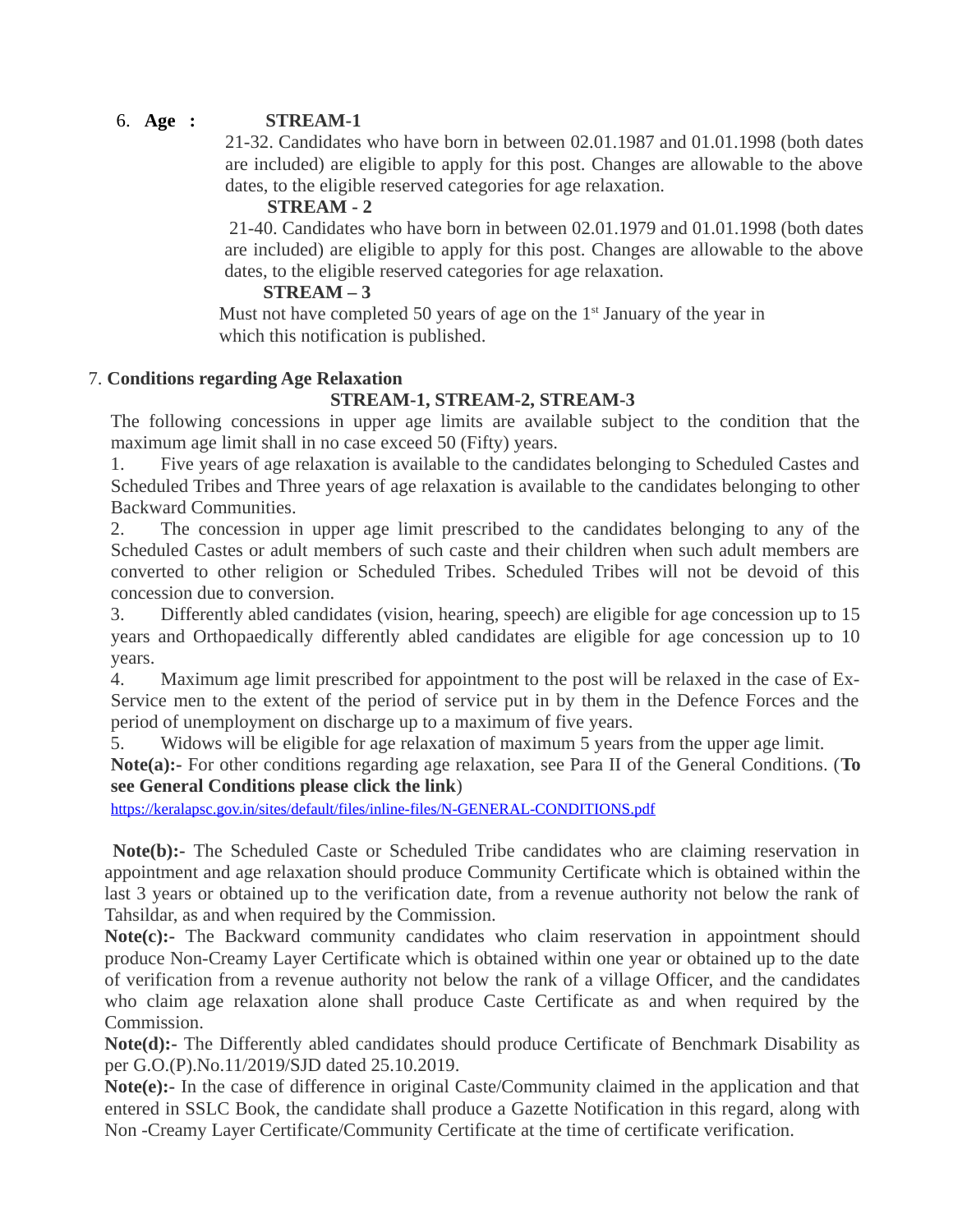**Note(f):-** The community claimed in the application will not be permitted to change in any stage of selection.

**(To see the various formats of Certificates required in this notification, click the following link.)**

**<https://keralapsc.gov.in/sites/default/files/inline-files/KAS-CERTIFICATE-FORMATS.pdf>**

#### **8 Qualifications STREAM – 1**

Must have obtained a Bachelor Degree including professional course in any subject from a University recognized by a University established by Government of Kerala or UGC or awarded by National Institutes established by the Government of India.

**Note(i):** Rule 10(a)(ii) of Part II KS& SSR is applicable.

**Note(ii):** Candidates who claim equivalent qualifications instead of qualification mentioned in the Notification shall produce the relevant Government Order to prove the equivalency at the time of verification, then only such qualifications shall be treated as equivalent to the prescribed qualification concerned.

#### **STREAM -2**

**1.** Must have obtained a Bachelor Degree including professional course in any subject from a University recognized by a University established by Government of Kerala or UGC or awarded by National Institutes established by the Government of India.

**Note(i) :** Rule 10(a)(ii) of Part II KS& SSR is applicable.

**Note(ii):** Candidates who claim equivalent qualifications instead of qualification mentioned in the Notification shall produce the relevant Government Order to prove the equivalency at the time of verification, then only such qualifications shall be treated as equivalent to the prescribed qualification concerned.

**2**. Must be a Full Member or an approved probationer in any Government Department and must not be a  $I<sup>st</sup>$  Gazetted Officer or above in the Departments in Schedule-I of KAS Special Rule 2018.

<https://keralapsc.gov.in/sites/default/files/inline-files/KAS-SCHEDULE-1-2.pdf>

**3**.Must have been regularized in service in any cadre as per Rule 10(b) in the Kerala State & Subordinate Service Rules 1958 or must have served for a period of not less than two years in a supernumerary post in Government and against whom no major penalty has been imposed or proceedings for major penalty or criminal proceedings is in progress.

**Note:-** The officers applying in STREAM-2 should obtain a certificate from the Controlling Officer, stating that such officer is not holding  $I<sup>st</sup>$ Gazetted post or above in the Department in Schedule-1 of KAS Special Rule 2018 in the format given below: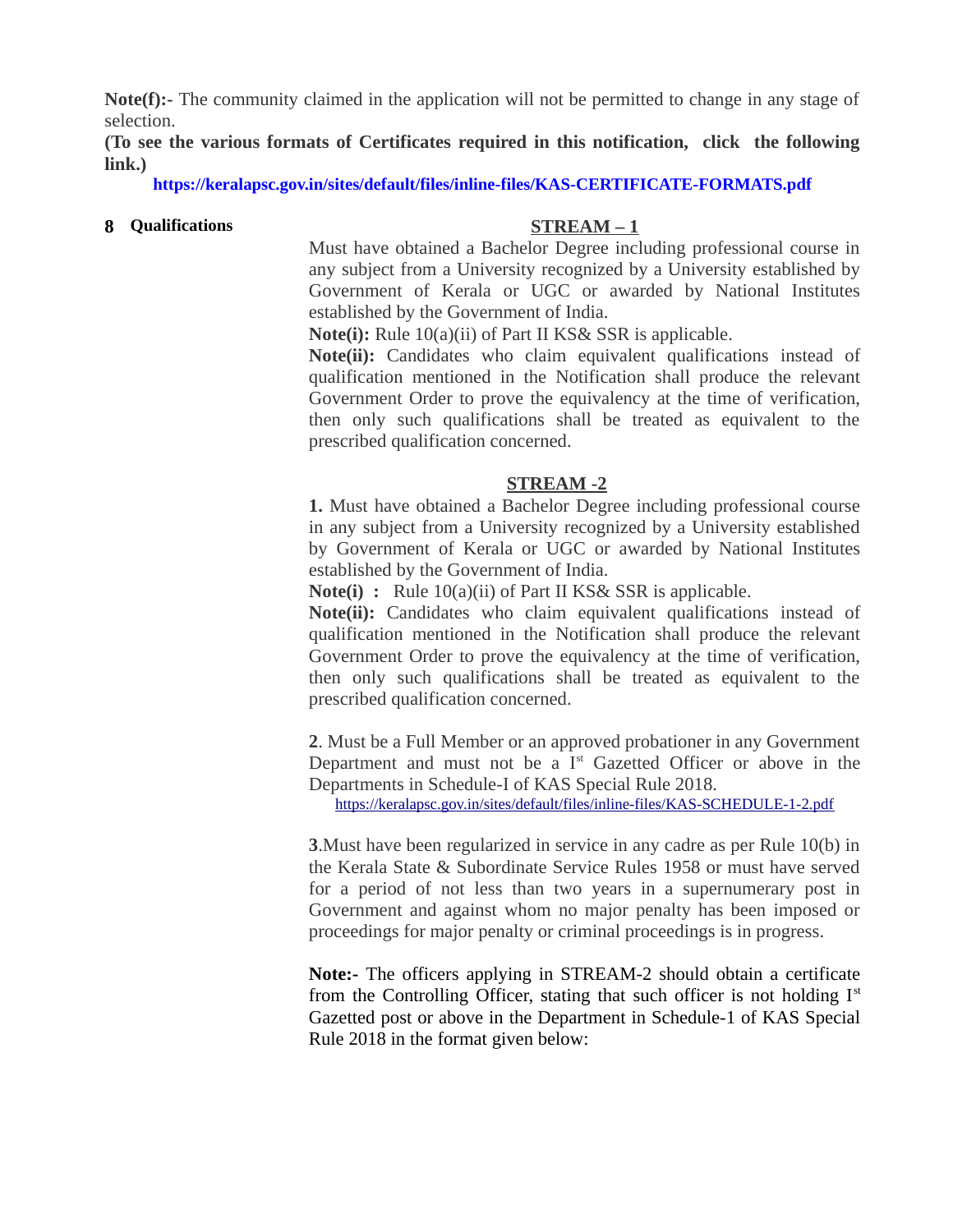## **CERTIFICATE TO BE PRODUCED BY THE CANDIDATES FOR- KAS STREAM- 2**

 Certified that Sri/Smt…………………………………...………………….. (Name & Designation) is an approved probationer in the ……………… ……………………. …………………… Department. She/He has been regularized in service in the ………………………………… (Cadre) as per per rule 10(b) in the Kerala State & Subordinate Service Rules 1958/ She**/** He has served for a period of not less than two years in a supernumerary post in this Department. (Strike off whichever is not applicable).

It is also certified that he/she is not holding a  $I<sup>st</sup>$  Gazetted Post or above in the Departments in Schedule 1 of KAS Special Rule 2018 and against him/her no major penalty has been imposed or proceedings for major penalty or criminal proceedings are in progress.

 Sd/- Place Name and Designation of Date Controlling Officer (Office Seal) Name of the Department

#### **STREAM -3**

**1.** Must have obtained a Bachelor Degree in any subject including professional course from a University recognized by a University established by Government of Kerala or UGC or awarded by National Institutes established by the Government of India.

**Note(i):** Rule 10(a)(ii) of Part II KS& SSR is applicable.

**Note(ii):** Candidates who claim equivalent qualifications instead of qualification mentioned in the Notification shall produce the relevant Government Order to prove the equivalency at the time of verification, then only such qualifications shall be treated as equivalent to the prescribed qualification concerned.

**2.** Must have satisfactorily completed probation in any Cadre in Government or probation has not been declared in the current post even after the period of probation, due to administrative delay but against whom no major penalty has been imposed or proceedings for major penalty or criminal proceedings is in progress.

**Note:** The candidate applying in STREAM-3 should obtain a certificate from the Controlling Officer, (in the following format) stating that he/she is holding I<sup>st</sup> Gazetted post or above in the Department mentioned in Schedule-1 and equivalent post in Common Categories listed in Schedule-1 of KAS Special Rule 2018 and against whom no major penalty has been imposed or proceedings for major penalty or criminal proceedings is in progress and the certificate should be produced as and when required by the Commission.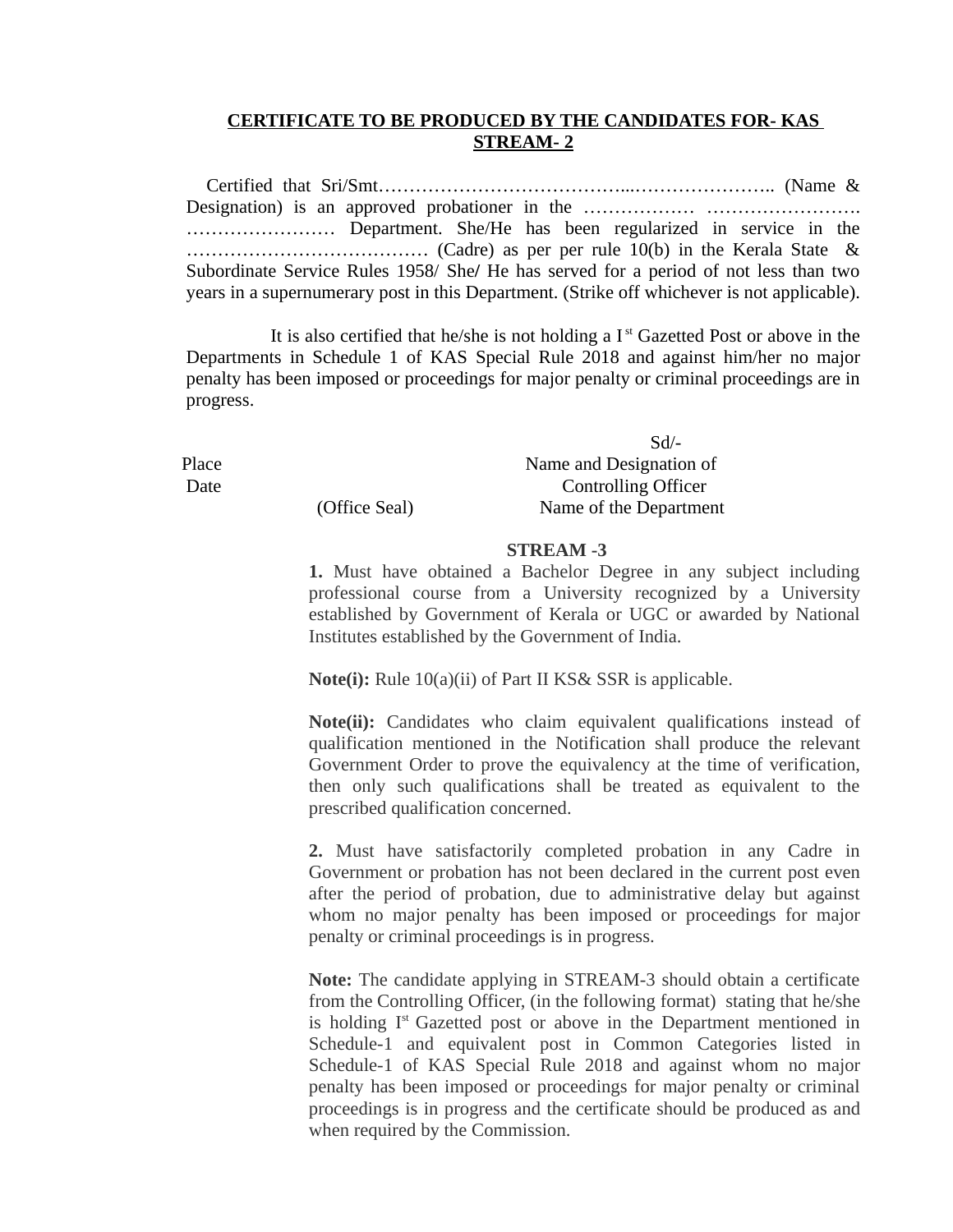## **CERTIFICATE TO BE PRODUCED BY THE CANDIDATES FOR KAS STREAM 3**

 Certified that Sri/Smt ………… …………………………… ………………… (Name & Designation) has completed probation in………………………………… (Cadre) in ……………………………………... Department**/**Probation has not been declared due to administrative delay but he/she has covered the period of probation. (Strike off whichever is not applicable).

It is also certified that he/she is holding a  $I<sup>st</sup>$  Gazetted post or above(Give Designation of the employee)………………………………………...in this Department which is mentioned in Schedule-1/ Equivalent post in Common Categories listed in Schedule-1 of KAS Special Rule 2018. No major penalty has been imposed or proceedings for major penalty or criminal proceedings against him/her is in progress.

 Sd/- Place: Name and Designation of Controlling Officer Date : Name of the Department

(Office Seal)

**All the candidates applying to the post of KAS Officer (Junior Time Scale)Trainee should obtain a Medical Fitness Certificate from a Medical Officer not below the rank of an Assistant Surgeon in the following format and have to produce the same when it is required by the Commission.**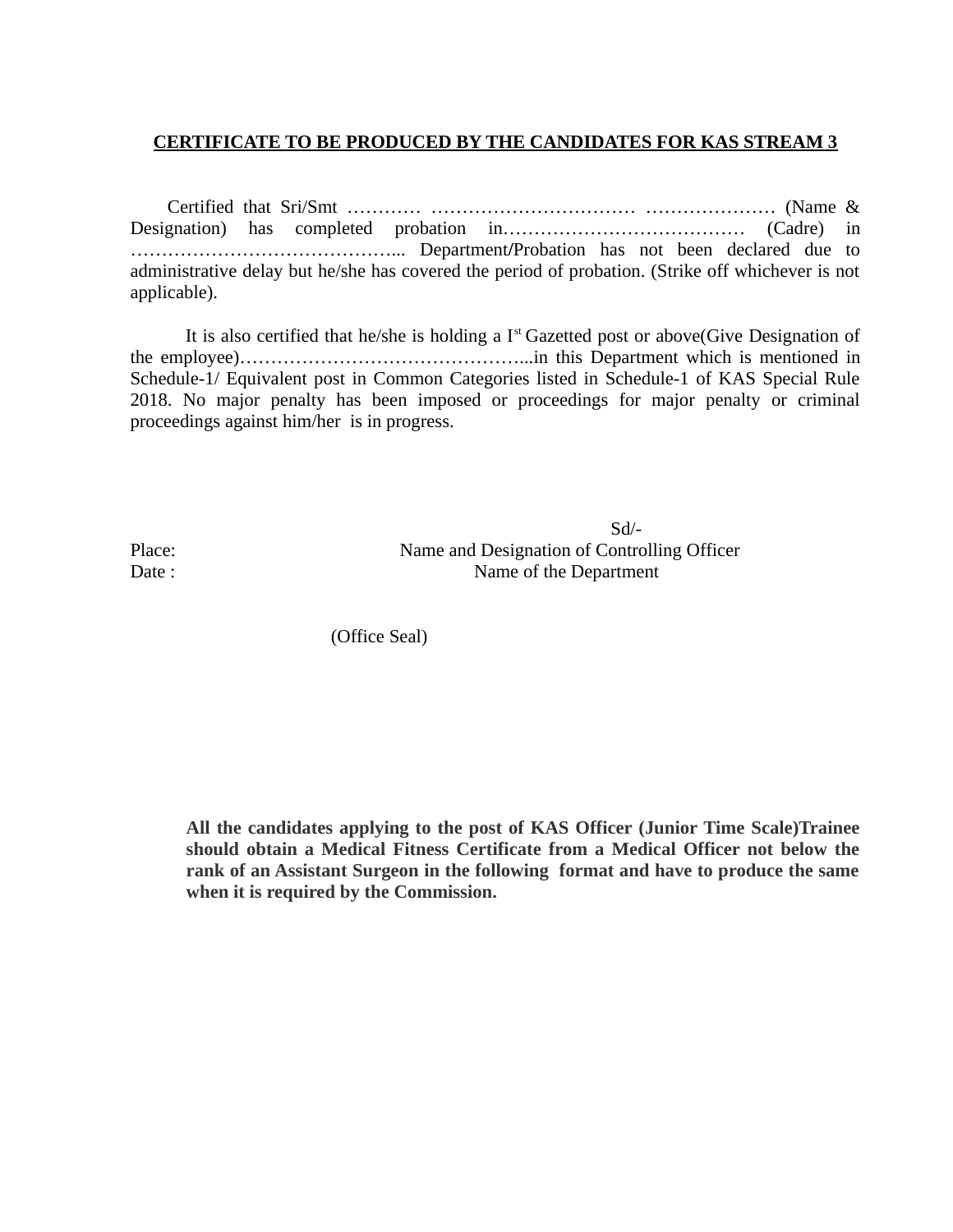#### **MEDICAL CERTIFICATE**

To be obtained only from Gazetted Government Medical Officer/Medical Officer of a Government Undertaking. (Medical Certificates issued by private medical practitioners will not be accepted.)

| Fathers Name       |  |
|--------------------|--|
| <b>Blood Group</b> |  |

|  | I certify that I have carefully examined Mr/Ms                                          |  |  |  |  |                      |  |
|--|-----------------------------------------------------------------------------------------|--|--|--|--|----------------------|--|
|  |                                                                                         |  |  |  |  | son/ daughter of Mr. |  |
|  |                                                                                         |  |  |  |  |                      |  |
|  | mental and physical disease and is FIT for the post of KAS (Junior Time Scale) Trainee. |  |  |  |  |                      |  |

Signature of the candidate Station:………………………. Signature of the Date:………………………….. Medical Officer

(Office Seal) (with legible seal)

**The candidates applying to the post of KAS Officer (Junior Time Scale ) Trainee STREAM-2 and STREAM-3 should obtain Service Certificate in the following format from the Controlling Officer concerned and have to produce at the time of certificate verification.**

## **SERVICE CERTIFICATE**

- 1 Name of Candidate :
- 2 Name of post now held by the applicant with : Scale of Pay
- 3 Name of Department in which now working :
- 4 Name of service to which the applicant belongs :
- 5 Date of Commencement of service and date of : commencement of probation
- 6 Whether the applicant is probationer/approved : probationer or Full member of the service
- 7 Service Particulars :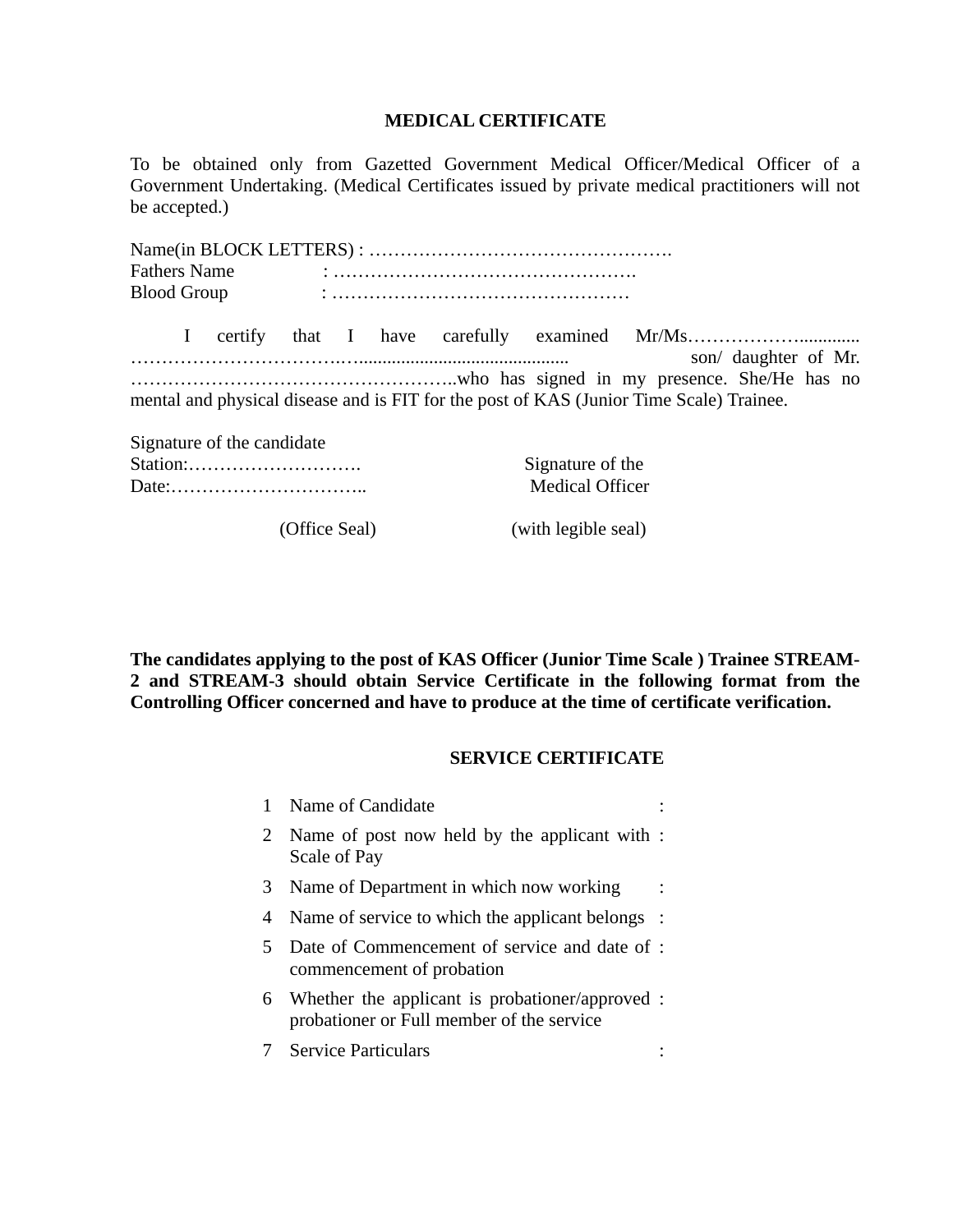| <b>Sl</b><br>N <sub>0</sub> | Name of<br>Post held | Period     |  |      | <b>Length of Service</b> | Date of<br><b>Declaration of</b><br><b>Probation</b> |  |
|-----------------------------|----------------------|------------|--|------|--------------------------|------------------------------------------------------|--|
|                             |                      | To<br>From |  | Year | Month                    | Days                                                 |  |
|                             |                      |            |  |      |                          |                                                      |  |
|                             |                      |            |  |      |                          |                                                      |  |

Total Service…………………………………………..

Certified that the above details in respect of Sri/Smt………. ……………….who is a probationer/approved probationer/full member of the…………………….. (Name of Service) have been verified by me with the service particulars as given in the Service Book of the candidate and that they are found correct.

Place: The contract of the contract of the contract of the contract of the contract of the contract of the contract of the contract of the contract of the contract of the contract of the contract of the contract of the con

**9 Mode of** 

**submitting Application** Date: Name and Designation of the Signature Controlling Officer

#### (Office Seal)

- 1. Candidates should send their application through the official website [www.kerala.psc.gov.in](http://www.kerala.psc.gov.in/) after One Time Registration. Candidates already registered should apply after logging in their own profile using their User ID and Password. (User ID should be specially mentioned in all the correspondence with the Commission) after that whenever apply for any post, just click in the apply now in the notification link. No application fee is fixed.
	- 2. Candidates have to apply as per the conditions in this notification, General Conditions and as per the instruction given in the official website of Kerala Public Service Commission [www.keralapsc.gov.in.](http://www.keralapsc.gov.in/) All the applications which are found as non-compliance with the notification will be summarily rejected. No further chances will be given to candidates to cure the defects in the application.
	- 3. Candidate shall take and keep a printout of application by clicking the link Registration card in their profile.
	- 4. Applications will be absolutely rejected if they are found as noncompliance with the conditions in the notification in any stage of selection.
	- 5. Candidates who have Aadhar card add Aadhar Number in the concerned link in their profile.
	- 6. The candidates should posses e-mail ID and mobile phone with valid number. Under any circumstances the candidate should not change their mobile phone number and e-mail ID.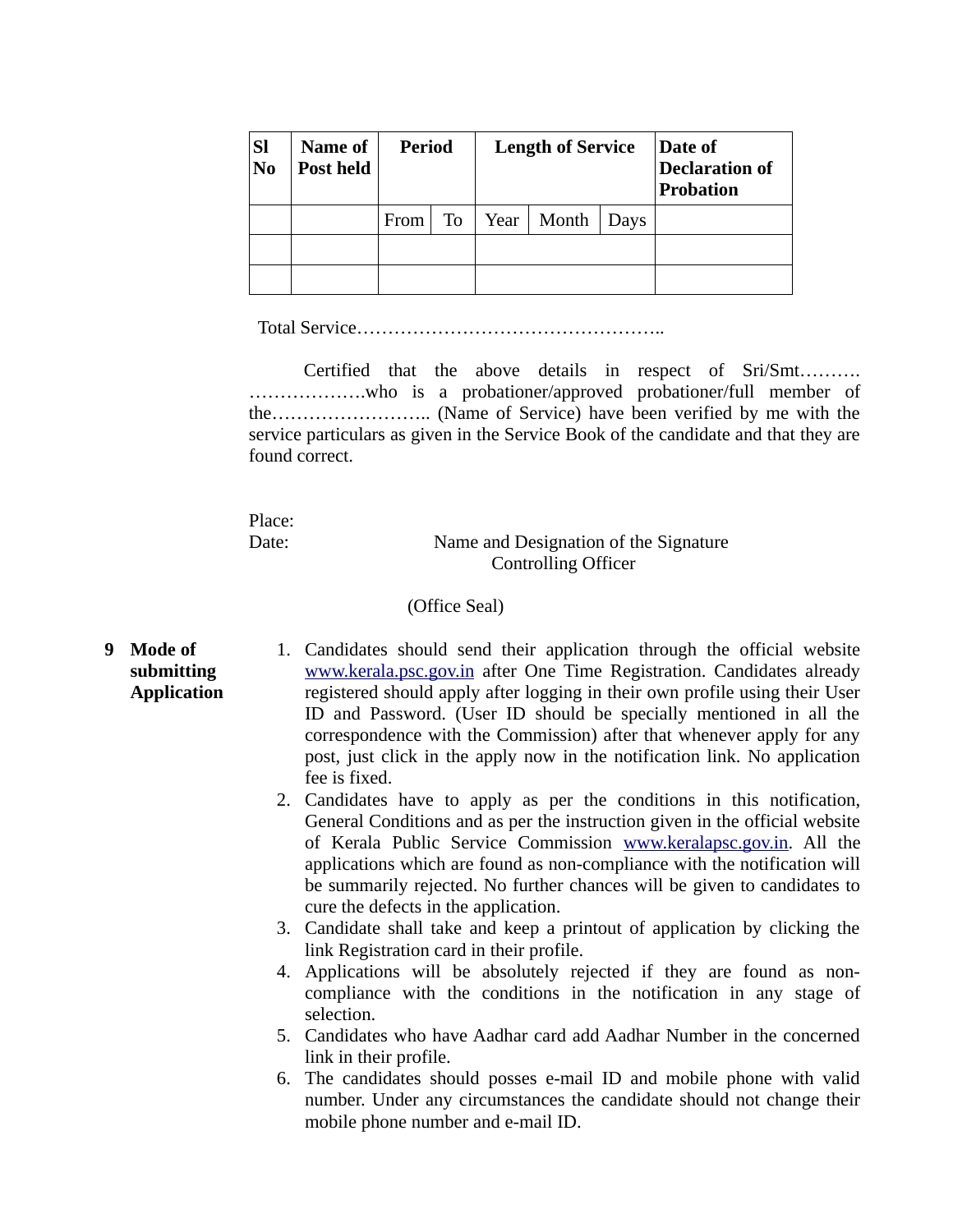- 7. No change in the claims in the application will be allowed.
- 8. Candidate should upload recent photograph with name of candidate and date of photo taken at the bottom.
- 9. Questions to examine the language proficiency in Malayalam/ Tamil/ Kannada are included in the Part II of the Paper II of the preliminary examination. Candidates should enter the required language of question in the application. Question Paper other than the opted language will not be entertained at the time of examination.
- 10. Address to which applications are to be sent [www.keralapsc.gov.in](http://www.keralapsc.gov.in/)
- 11. Last date of Receipt of Applications **04.12.2019** Wednesday upto 12.00 midnight.
- 12. The candidates employed in Govt. service, shall obtain a receipt signed by the Head of Office stating that the printout page of the online application or a copy of the application has been received in the Office on or before the last date fixed for the receipt of application for the post. The Head of Office will communicate her/his objections, if any to the entertainment of the application with in one month from the last date fixed for receipt of the application.
- 13. Candidate who are unable to produce the receipt may obtain a "Certificate" in the prescribed format given in link, from the Head of Office showing that she/he applied for Receipt on or before the last date fixed for receipt of application for the post.
- 14. Those candidates who are serving under the Central government or any other State Government should produce NOC from the concerned Government authority.
- 15. Candidates who have one year tenure to retire from Defence Force should produce certificate and undertaking in the format given in the link in lieu of NOC.

**Note:-** If a Written Test/OMR Test/Online Test is being conducted in connection with selection to the above post, the applicants should give a confirmation through their One Time Registration profile that they will attend the test. Facility to download admission tickets will be given for the last 15 days ending on the date of examination, to the candidates those who are giving the confirmation. Applications of candidates who are not giving the confirmation will not be considered for the further selection process.

 The period in which the confirmation is to be given and the date of obtaining admission tickets will be published in the examination calendar which including the details of examination. Information in this regard will be sent to candidates through their profile and registered mobile number.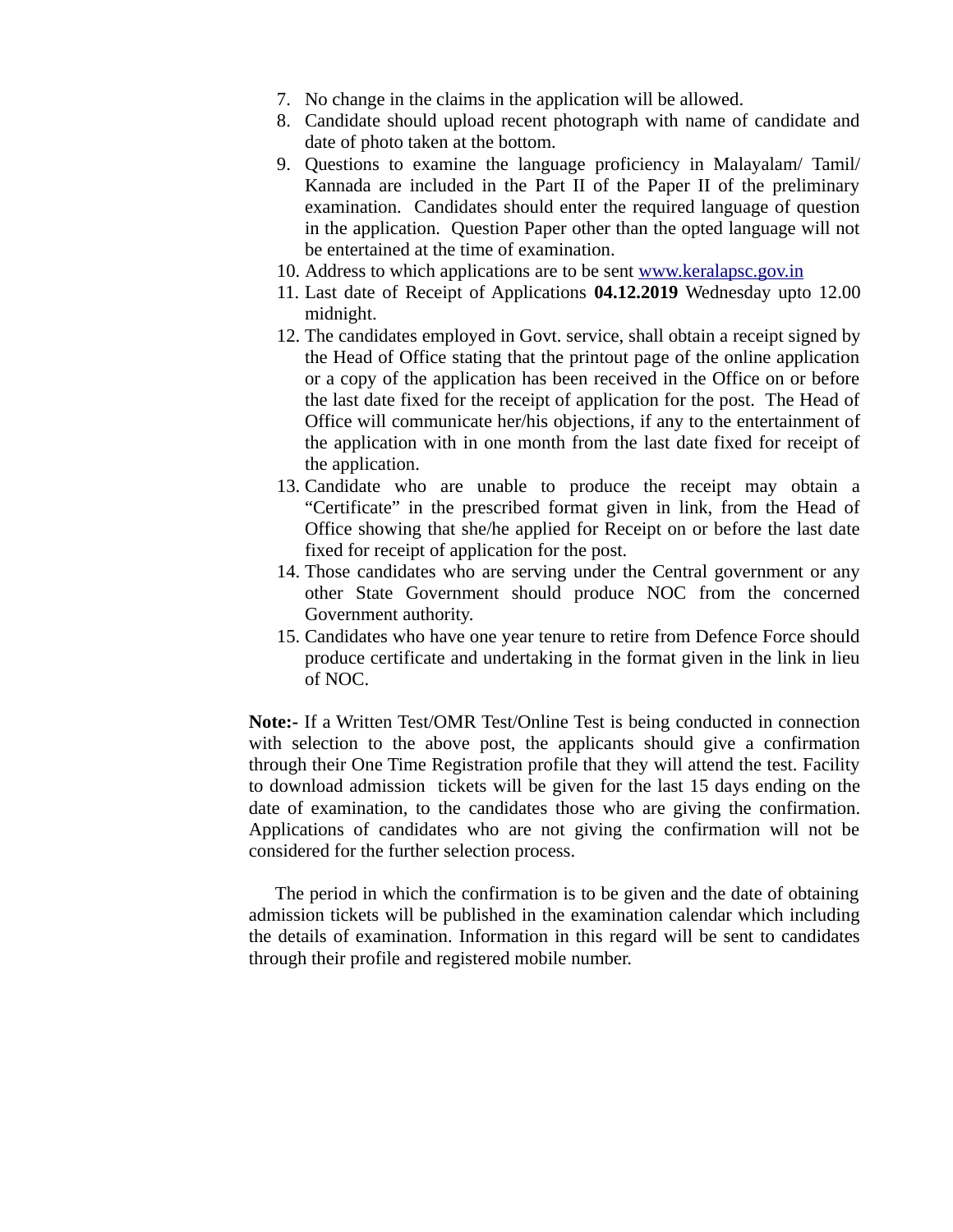## **10 Examination SCHEME OF EXAMINATION**

| <b>Phases</b><br>of Exam | <b>Type of</b><br>exam         | <b>Mark</b> | <b>Mode of</b><br><b>Exam</b>   | <b>Medium</b>                   | <b>Details of</b><br>papers                                             | <b>Duration</b>      |
|--------------------------|--------------------------------|-------------|---------------------------------|---------------------------------|-------------------------------------------------------------------------|----------------------|
|                          |                                | 100         | Objective<br>Multiple<br>Choice | English                         | Paper I<br>General<br><b>Studies</b>                                    | 90<br><b>Minutes</b> |
| $\mathbf I$              | Prelimi<br>nary<br><b>Exam</b> | 50          | Objective<br>Multiple<br>Choice | English                         | Paper II<br>Part I<br>1.General<br><b>Studies</b>                       | 90<br><b>Minutes</b> |
|                          |                                | 30          | Objective<br>Multiple<br>Choice | Malayalam/<br>Tamil/<br>Kannada | Part II<br>1.Language<br>Proficiency<br>Malayalam/<br>Tamil/<br>Kannada |                      |
|                          |                                | 20          |                                 | English                         | 2.Language<br>Proficiency<br>English                                    |                      |
| $\mathbf{I}$             | <b>Main</b><br><b>Exam</b>     | 100         | Descriptive<br>Examination      | English/<br>Malayalam*          | Paper I                                                                 | 2hours               |
|                          |                                | 100         | Descriptive<br>Examination      | English/<br>Malayalam*          | Paper II                                                                | 2hours               |
|                          |                                | 100         | Descriptive<br>Examination      | English/<br>Malayalam*          | Paper III                                                               | 2hours               |
| III                      | Inter-<br>view                 | 50          |                                 |                                 |                                                                         |                      |

**Note 1: The marks obtained in the preliminary examination by the candidate will not be considered for ranking.**

**\*Note 2: Questions of Main examination will be provided in English. Answers can be written either in English or in Official Language ie. in Malayalam.**

# **I Preliminary Examination**

Preliminary Examination is scheduled to be conducted in February 2020. Date of examination will be published later. Preliminary test will be a screening test only.

**SYLLABUS: Please see the website.** 

https://www.keralapsc.gov.in/sites/default/files/inlinefiles/Syllabus\_KAS\_Preliminary.pdf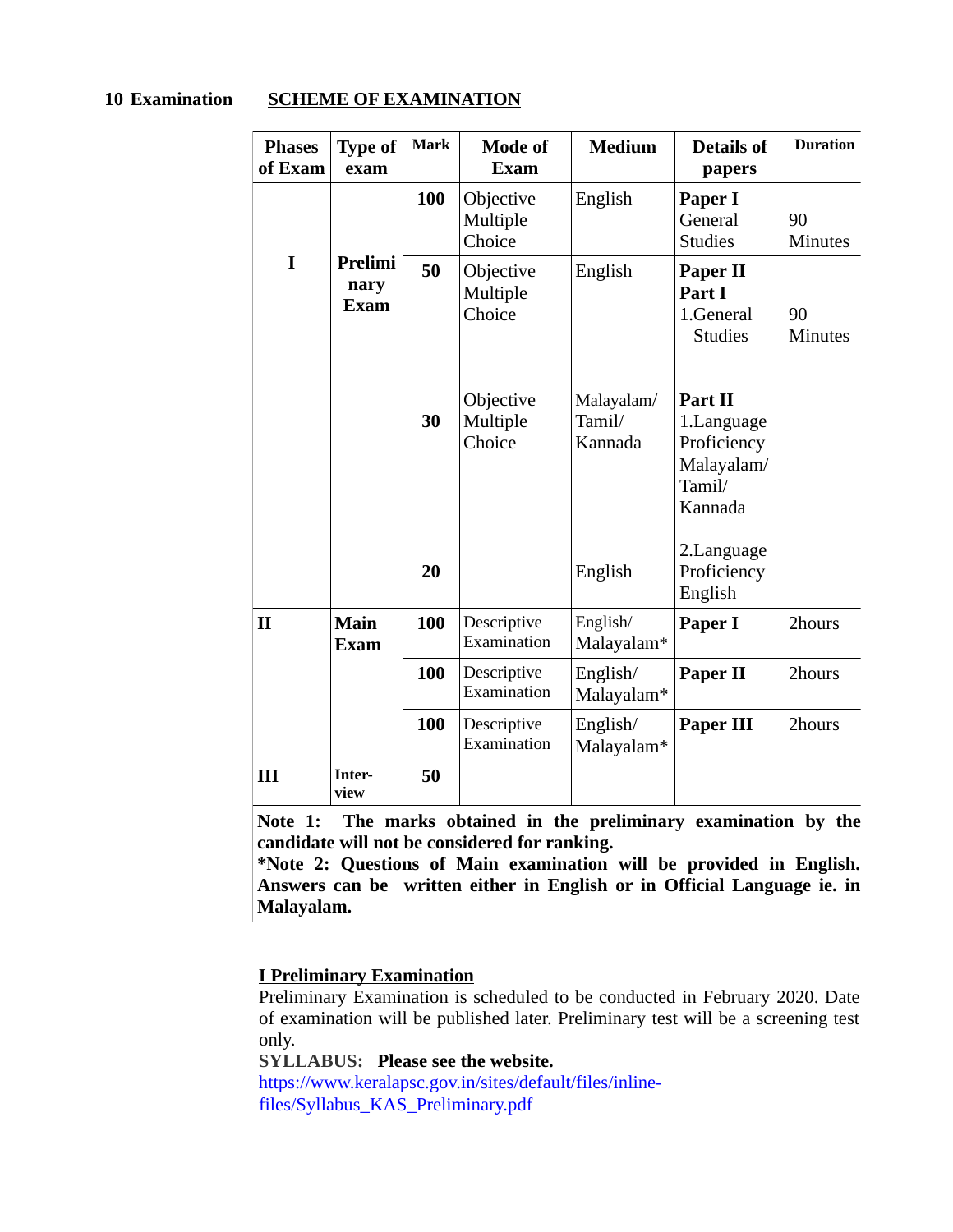**Note:1:-** As the I<sup>st</sup> phase of selection a provisional probability list will be published by including the candidates who have secured top marks in the preliminary examination. The number of candidates to be included in the provisional list will be decided by the Commission based on the number of vacancies available and by including sufficient number of candidates as per rules, from the reservation communities so as to ensure the adequate representation of various reservation communities.

**Note:2:-** The candidates included in the provisional list should upload the originals of all the relevant documents to prove their age, educational qualifications, community, service, disability and other claims made in the application and medical certificate within the date prescribed by the Commission.

**Note:3:-** Providing questions in Malayalam language along with objective multiple choice questions in English will be considered after taking a decision by the Government on the report of the Committee constituted to find out the corresponding Malayalam words for Technical terms.

#### **Certificate Verification**

The candidates included in the provisional list of preliminary examination should be attended for verification of their original documents at the date, time & place prescribed by the Commission.

A list for main examination including those candidates who have attended the verification and proved their qualifications will be published. Only the candidates included in this list will be considered for the main examination. The applications of candidates who have not attended for verification and not proved their qualifications and other claims within the stipulated time will be rejected. Further chance will not be given under any circumstances.

## **II Main Examination**

Main examination will be a descriptive type examination containing 3 papers of 100 marks each and 2 hours duration. The date of main examination will be published with the aforesaid list.

## **GENERAL INSTRUCTIONS REGARDING THE EXAMINATIONS**

1. Candidates who are attending the examinations, should bring atleast one of the undermentioned documents in the examination hall.

- a) Voters identity card issued by Election Commission
- b) Driving Licence
- c) Passport
- d) Photo affixed Identity Card issued by the Social Welfare Department to Differently abled persons.
- e) Photo affixed pass book issued by Nationalized banks.
- f) Pan card.
- g) Photo affixed identity card issued by the employer to the government employee.
- h) Discharge certificate of persons retired from Armed forces/ Photo affixed identity card issued by District Sainik Welfare Officer to persons retired from Armed Forces.
- i) Conductor license issued by Motor vehicles Department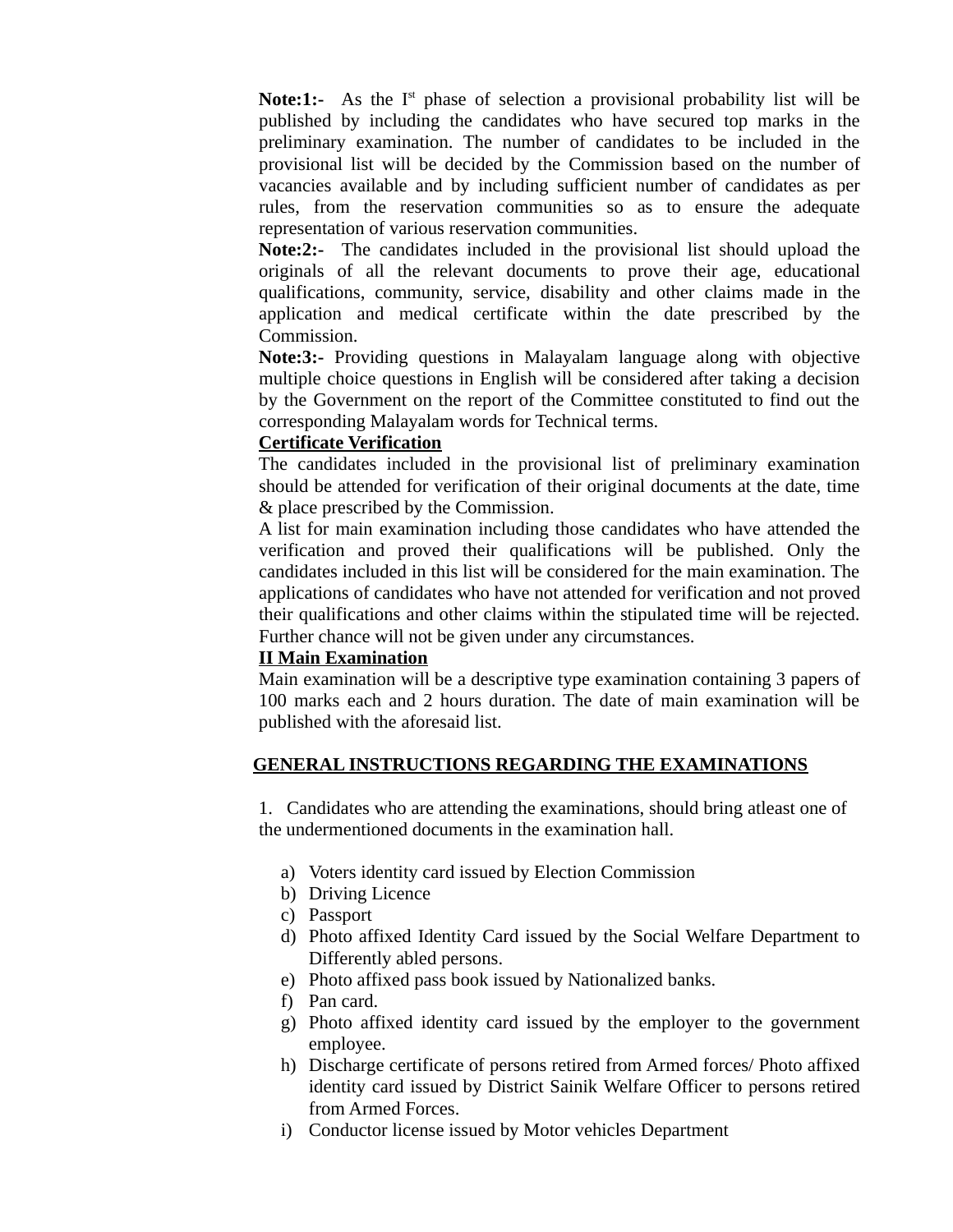- j) Photo affixed passbooks issued by Scheduled banks/Kerala State Cooperative bank/ District Co-Operative banks.
- k) Photo affixed identity cards issued by public sector undertakings, (various Companies/Corporations/Boards/ Authorities), and Autonomous Institutions, to their employees.
- l) Photo affixed identity cards issued by the Universities in Kerala to their employees.
- m) Photo affixed certificates issued by Medical Board to the Differently abled candidates.
- n) Photo affixed identity card issued by Bar Council to the persons enrolled as Advocate.
- o) Aadhar Card issued by Central Government.
- p) One time verification Certificate issued by Kerala Public Service Commission.

2. Candidates should bring only admission ticket, identity proof and Blue/Black ink ball point pen into the examination hall.

3. Following objects will not be allowed to bring into the examination hall under any circumstances:

- **(a) Stationery:-** Study materials, paper pieces, Geometric instruments, boxes, plastic cover, Rubber, Writing pad, Logarithm Table, purse & pouch.
- **(b) Electronic equipments:-** Pendrive, calculator, electronic pen, scanner, health band, & camera pen.
- **(c) Communication equipments:-** Mobile phone, Bluetooth, Ear phone, Microphone & Pager.
- (d) Watches:- Wrist watch, smart watch & Camera watch.
- (e) Food items:- Wrapped or other food items, water bottle, metal or plastic containers which can hide camera, Bluetooth and such communication equipments are not allowed in the examination hall.

4. The claims made by the candidates such as date of birth, educational qualifications, community, details of service etc. will be only provisionally accepted until Commission are satisfied themselves of the claims.

Admitting to preliminary/main examination/interview will not confer on the candidate any right for appointment. The candidature is therefore, provisional at all stages and the Commission reserve the right to reject candidature at any stage of the selection, even after the advice has been made.

5. Improper behavior in the examination hall, engaging in any activity which may create a presumption to the Commission that it may affect the proper conducting of selection process or creating more than one profile are liable to be disqualified for being considered for a particular post or debarment from applying to the Commission either permanently or for any period or the invalidation of their answer scripts or the initiations of legal or other proceedings against them or their removal or dismissal from the Office or the ordering of any other legal/disciplinary action against them if they have been appointed or any one or more of the above.